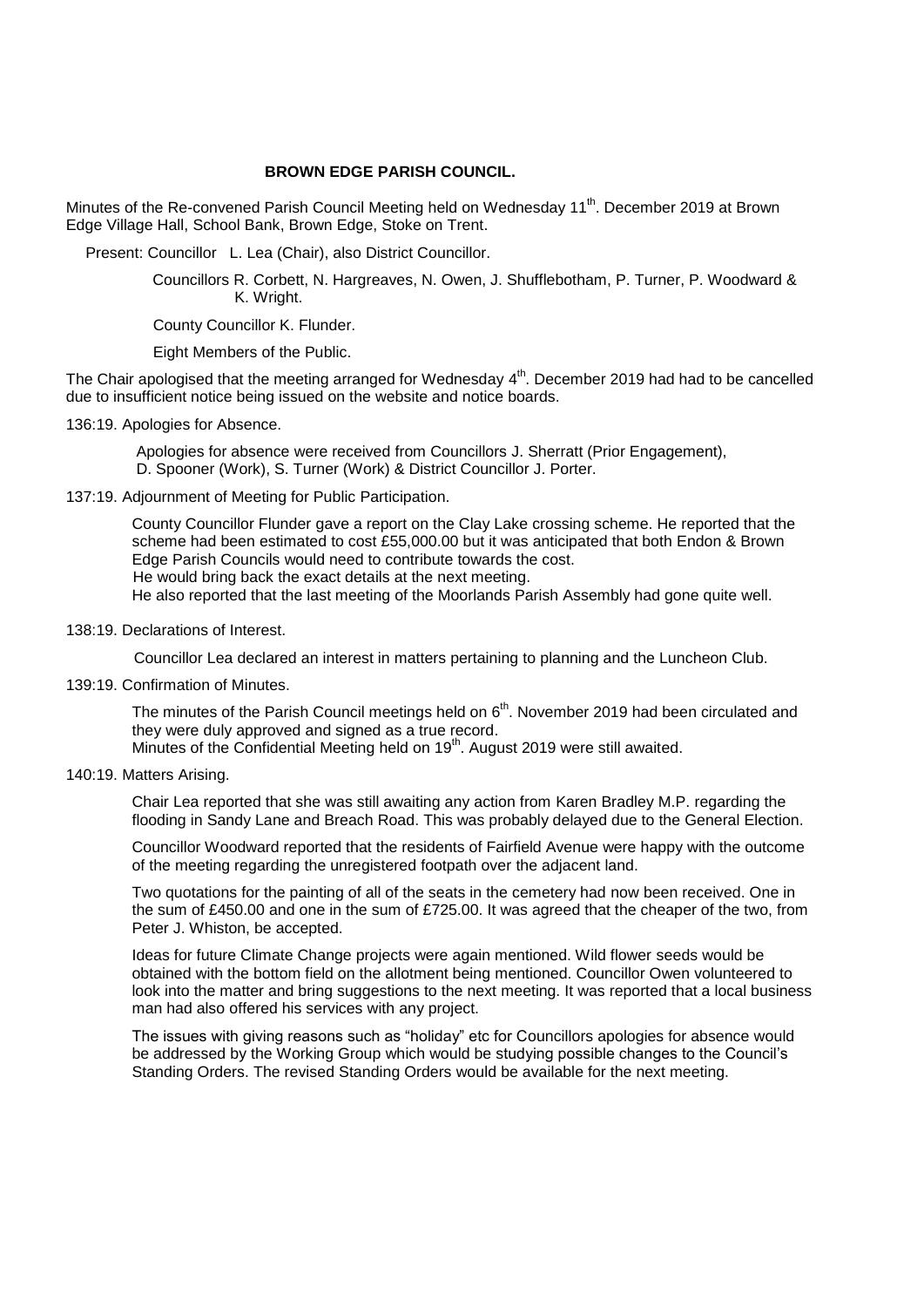An acknowledgement had been sent the Staffs. Parish Councils' Association for Councillor's onsite training. However exact dates would be arranged after the changes in the Standing Orders had been studied.

It was reported that the defibrillator sited on Keith's News had now been re-sited at the Holly Bush Inn in High Lane by the local contractor.

### 141:19. Other Matters for Discussion.

After some discussion it was proposed, seconded and agreed that future meetings of the Council should continue to be held on Wednesday evenings in Brown Edge Village Hall.

Advice had been received from Staffs. Parish Councils' Association on Councillor's use of Social Media and this had been circulated to all Councillors. However it was agreed to approach the Association again specifically on the use of the Whatsapp social media system.

The issue of Dementia was again mention but this item was deferred until the next meeting.

The Chair reported that after this meeting she would be unable to continue with the position of Chair due to health issues. She would inform the Council officially and the election of a new Chair would be on the agenda for the next meeting.

## 142:19. Reports & Actions.

The Cemetery Recorder reported that there had been three purchases of grave and interment at double fees and one headstone fee received.

The Chairman of the Neighbourhood Plan Committee gave an update on recent activities of the Committee. The last meeting of the Committee had been well attended. Hard copies of the Declarations of Interest Forms were now required and the site selection criteria would need to be studied.. AECOM had suggested four dates for a meeting and it has been agreed that its representative would be meeting with the Committee on Tuesday  $17<sup>th</sup>$ . December 2019.

#### 143:19. Planning.

The following planning applications were discussed and it was agreed to forward no objections, subject to normal planning guidelines, to:

- SMD/2019/0491 Proposed Material Changes to Use of Coach House to Create a Residential Annex with Associated Alterations & Enlargement to Extend & Convert the Building at The Old Vicarage, Church Road, Brown Edge.
- SMD/2019/0619 Proposed Conversion of Loft into Bedroom, Single Storey Rear Extension & Alterations to Window & Door Openings at 158 High Lane, Brown Edge.

The Council agreed to OBJECT to the following planning applications:

 SMD/2019/0710 Proposed New Detached Dwelling on land adjacent to Southview, Sandy Lane, Brown Edge on the following grounds:

Over development of the small site.

 The land is currently used for the parking of vehicles from two adjacent properties. There appears to be no mention of the continuing parking of these vehicles. This area would then be lost.

Over development of the site and causing additional traffic on an already overloaded adjacent road. Not all adjacent properties have been consulted.

The location plan is not up to date as it does not show adjacent properties in course of construction.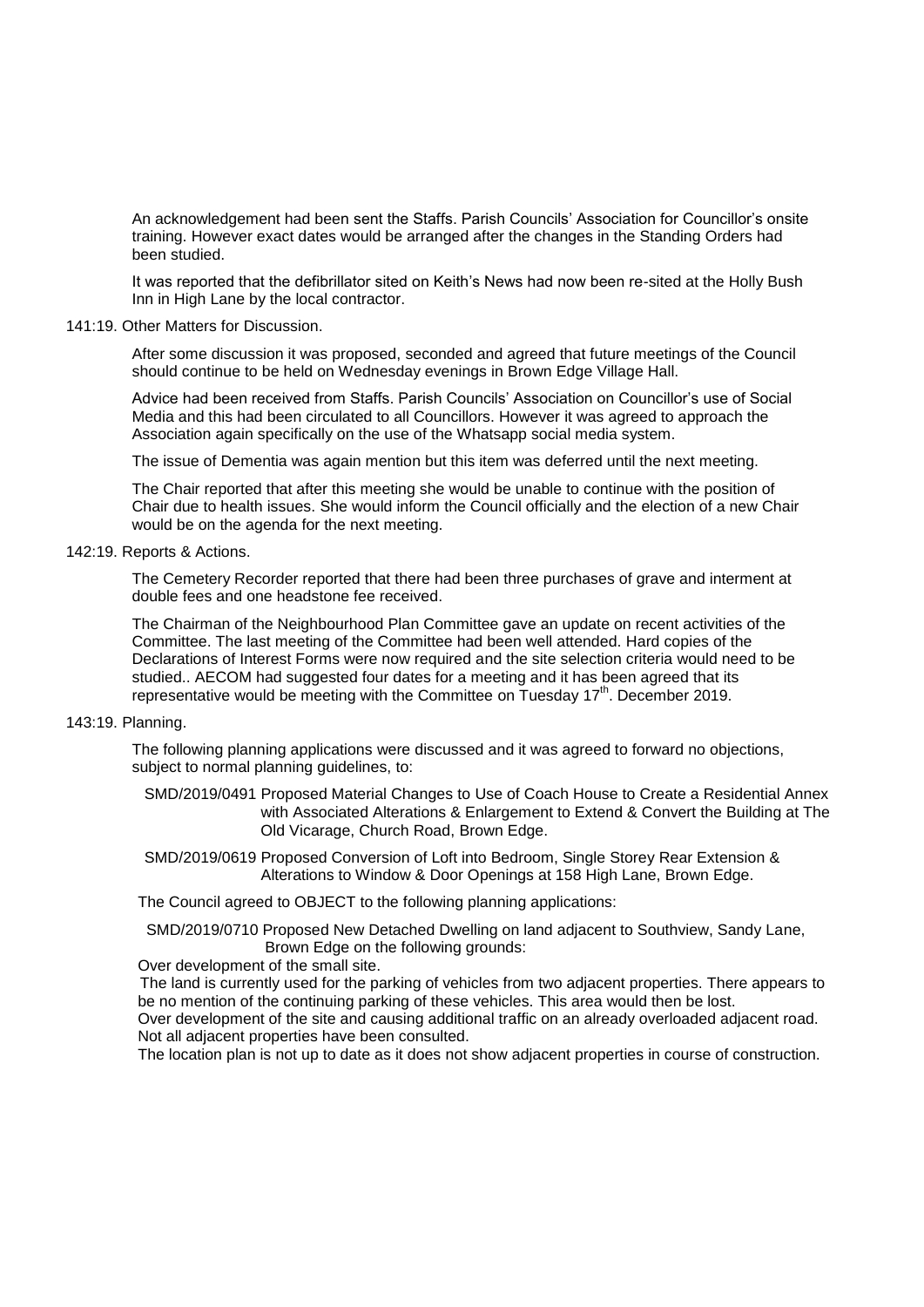SMD/2019/0707 Outline Planning Permission, with some matters reserved, (Approval for Access, Layout & Scale) for a Single Bedroom Bungalow with 1/2 Parking Spaces & Screen Fence along Existing Stone Boundary Wall at 2 Breach Road, Brown Edge on the following grounds:

Dangerous access on corner of Breach Road and the entrance to the Breach Road estate, The proposed screen fence on top of the existing stone wall would reduce visibility even more than at present for vehicles emerging onto the main Breach Road near to a blind bend.

Over development of site. The proposed dwelling would appear cramped within the site and would be materially harmful to Nos. 2 & 4 Breach Road.

Insufficient parking for adjacent properties.

Should the application be approved, a stipulation should be that the adjacent footpath on the main Breach Road should be widened to a more appropriate width for the safety of pedestrians.

## 144:19. Finance.

The necessary forms to update the banking mandate with the Council's bank were being completed.

145:19 Orders for Payment.

It was agreed that the following items be paid:

| Adrian J. Mason.               | £  | 80 - 00. Litter Picking Fee.                                  |
|--------------------------------|----|---------------------------------------------------------------|
| British Gas.                   | (£ | 24 – 39. Playing Field Electricity Supply.                    |
|                                |    | $E = 8 - 41$ . Lawn Cemetery Electricity Supply.              |
| N & J Tree Services Ltd.       |    | £ $743 - 60$ . Maintenance Contract $-9$ <sup>th</sup> . Cut. |
| Linda Lea, (Chair's Expenses). |    | £ 425 – 47. (Plants for Tubs, Bouquet of Flowers,             |
|                                |    | (Remembrance Wreath. Remembrance                              |
|                                |    | (Refreshments, Gas for Beacon, Photocopying                   |
|                                |    | (etc etc.                                                     |
|                                |    |                                                               |

146:19. Correspondence.

Information received included:

 Message from the District Council Chairman. Invitation to support the Local Electricity Bill – no action. Staffs Moorlands District Council's Revised Code of Conduct. Staffs. Moorlands Christmas Bin Collection Dates. Climate Change Lectures at SMDC on Monday 17<sup>th</sup>. December 2019. Review of Local Bus Services by Staffs. County Council. Staffs. Moorlands District Council's Corporate Plan – Priorities for the District until 2023.

147:19. Matters to be Discussed on Notice.

There was no business under this item.

148:19. Matters for the District Council.

There were no items for the District Council.

149:19. Matters for the County Council.

There were no items for the County Council.

150:19. Items to be raised at the Next Meeting.

Clay Lake Crossing Scheme. Climate Change Projects. Standing Orders. Social Media. Dementia. Election of Chair.